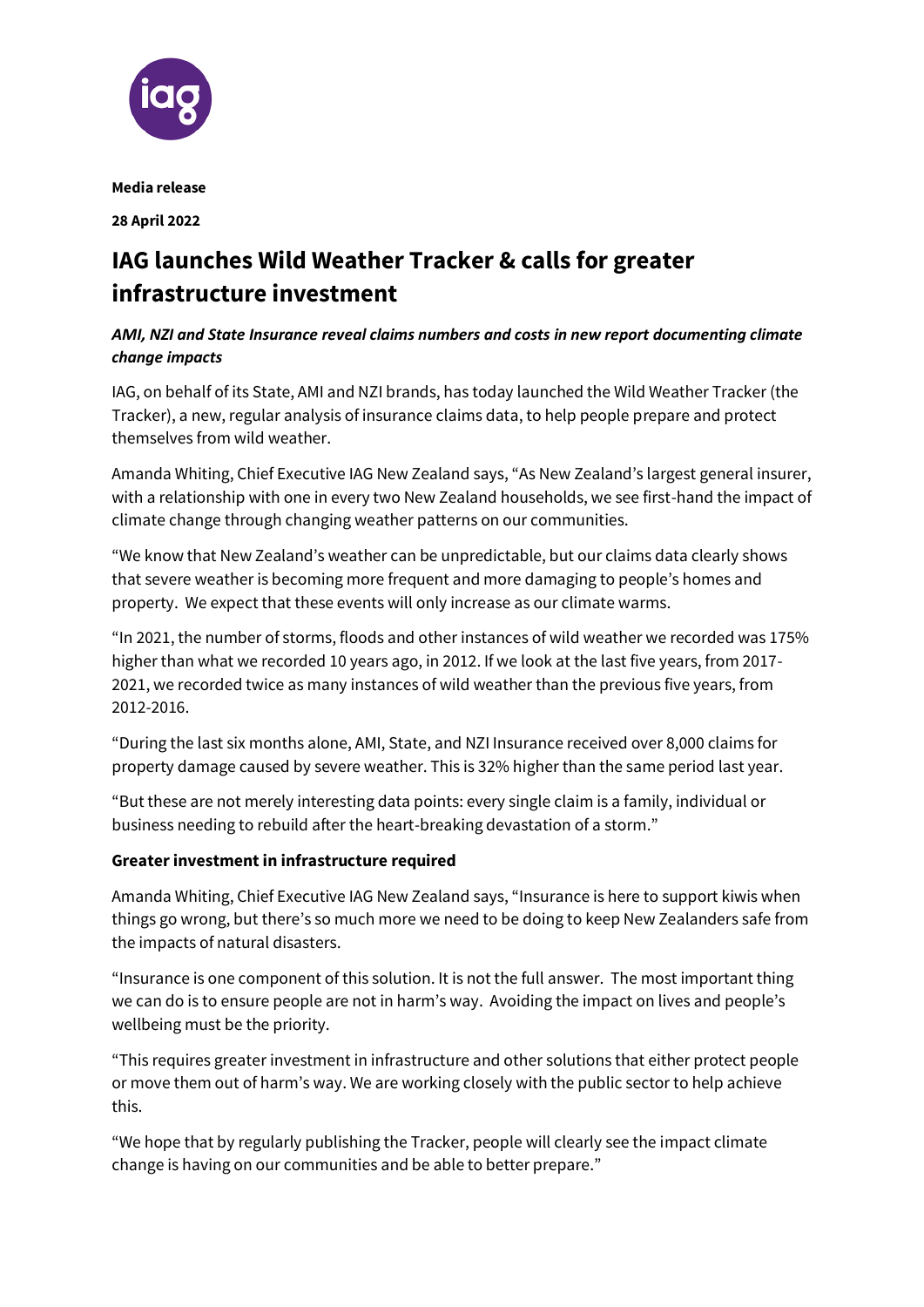

## **Weather makes up higher share of property claims**

Data in the Wild Weather Tracker shows that relative to total house claims, the proportion caused by severe weather has fluctuated between 3% and 23% over the last decade.

In 2021, severe weather made up 16% of all house claims, approximately 40% above the average. This high share of claims has not been experienced since 2016-2017.

In the last six months, Canterbury was hardest hit, with 21% of all weather-related claims, and Auckland and Waikato at 15% each. House claims were the most common, making up 62%, followed by contents claims at 16%.

#### **Preparation is key**

IAG's Executive General Manager Claims, Wayne Tippet says, "Our natural perils team has been studying the impacts of the changing climate for nearly 20 years and is clearly seeing storms becoming more frequent and more severe. We also work closely with our customers when these events happen, and we see first-hand the enormous impacts of wild weather throughout New Zealand.

"While reducing carbon emissions is the most important collective action we can take to stop the warming of our climate, we hope that the information included in the Tracker will help people prepare better, in order to reduce some of the devastating effects floods and storms are having on our communities.

"In addition to the Tracker, we also recently launched an online [Disaster Claims Hub,](https://iagnz.custhelp.com/) a one-stop resource for customers before and after a storm.

"The [Disaster Claims Hub](https://iagnz.custhelp.com/) provides thorough information on how to prepare for a storm, and what to do afterwards if you need to make a claim. It also covers information such as what to do if your house becomes unsafe, access to temporary accommodation, emergency repairs and so on."

## **[Download the full IAG Wild Weather Tracker \(NZ\)](https://www.iag.co.nz/latest-news/articles/wild-weather-tracker.html)**

#### **The data: key insights from the IAG Wild Weather Tracker (NZ)**

- We received 13,315 claims at an approximate cost of \$110 million for the hailstorm that hit Timaru and nearby coastal areas in November 2019.
- The Lake Ohau village fire in October 2020 resulted in 106 claims, with costs of around \$15 million.
- The West Coast flood in July 2021 resulted in 3,011 claims costing approximately \$80 million. The majority of the damage affected Westport.
- AMI, State and NZI received 8,293 claims due to wild weather in the last six months\*, up from 6,293 during the same time last year.
- We recorded 74 storms between 2017 2021, up 100% from the 37 storms recorded between 2012 – 2016.
- In 2021, the proportion of home claims across New Zealand linked to severe weather was 16% or 54,040 claims, approximately 40% above the average across the past 10 years.